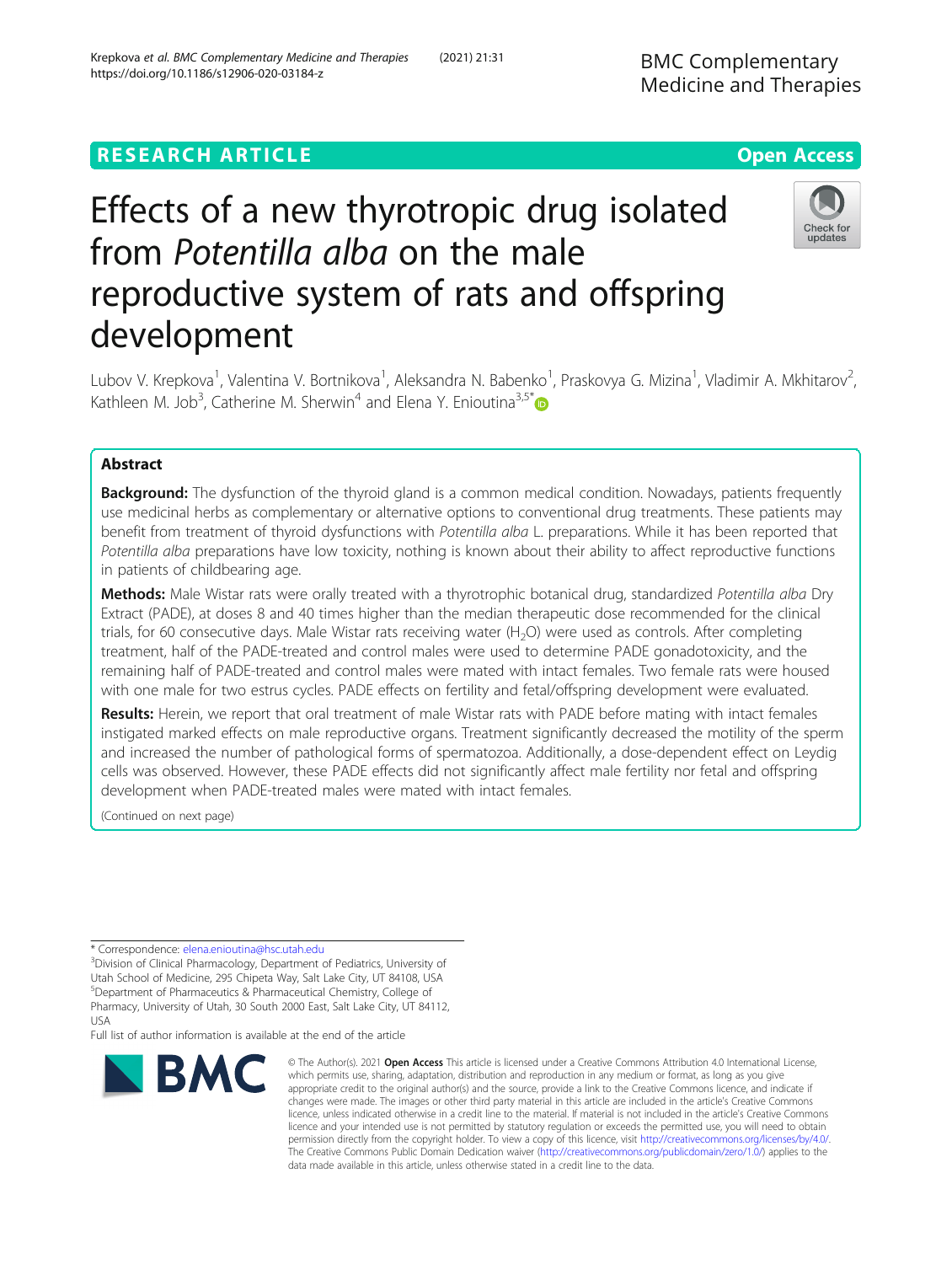## (Continued from previous page)

**Conclusions:** PADE treatment of male rates negatively affected sperm and testicular Leydig cell morphology. However, these changes did not affect male fertility and offspring development. It is currently not known whether PADE treatment may affect human male fertility and offspring development. Therefore, these results from an animal study need to be confirmed in humans. Results from this animal study can be used to model the exposureresponse relationship and adverse outcomes in humans.

Keywords: Herbal drug toxicity, Male reproductive health, Preclinical drug evaluation, Potentilla alba

## Background

Thyroid gland dysfunction is a common medical condition  $[1-3]$  $[1-3]$  $[1-3]$  $[1-3]$ . Nowadays, many patients choose to use medicinal herbs and herb-based medications as an alternative or complementary treatment for various diseases and conditions including thyroid dysfunctions. Various medicinal herbs affect thyroid gland function. Gotu Kola (Centella asiatica, L.), Ashwagandha (Withania somnifera (L.) Dunal), and Guggul (Commiphora mukul (Arn.) Bhandari) are effective for the treatment of hypothyroidism [[4](#page-8-0)]. There are also medicinal herbs that have thyroid suppressive properties and can be recommended for the treatment of hyperthyroidism: bugleweed (Lycopus virginicus, L.), gypsywort (Lycopus europaeus, L.), Lemonbalsam (Melissa officinalis, L.), Rosemary (Rosmarinus officinalis, L.) and Sage (Salvia officinalis, L.), and others [[4\]](#page-8-0).

Patients with thyroid dysfunctions may also benefit from using preparations from Potentilla alba L. (White cinquefoil). It has been shown that extracts prepared from the rhizomes of Potentilla alba have thyrotropic properties and have been used to treat patients with hypo- and hyperthyroidism [\[5](#page-8-0)–[7](#page-8-0)]. Potentilla alba extracts also have demonstrated anti-inflammatory, antimicrobial, antioxidant, and adaptogenic properties [[8,](#page-8-0) [9\]](#page-8-0).

Potentilla alba L. is a member of the Potentilla genus belonging to the family Rosaceae. This perennial herbaceous plant is native to Central, Southern, and Eastern parts of Europe and introduced to the U.S. [\[8,](#page-8-0) [10](#page-8-0), [11](#page-8-0)]. Phytochemical studies determined that the Potentilla alba plant possesses several biologically active constituents, including flavonoids, polyphenols, phenol carboxylic acids, triterpenes, tannins, and polysaccharides [[8,](#page-8-0) [12](#page-8-0)].

Both males and females of childbearing age may use this plant or botanical drugs prepared from this plant. Therefore, it is essential to investigate whether Potentilla alba has any adverse effects on the male or female reproductive systems. Treatment of patients of childbearing age may also negatively affect fetal and offspring developments. To our knowledge, no published studies have explored the effects of Potentilla alba standardized extracts on the male reproductive health.

Studies presented herein investigate the effects of standardized Potentilla alba Dry Extract (PADE) on the

reproductive system of male Wistar rats and the development of fetuses and offspring born from males treated with PADE.

## **Methods**

## Botanical drug

Standardized Potentilla alba Dry Extract was developed by the All-Russian Institute of Medicinal and Aromatic Plants (VILAR), Moscow, Russian Federation. The dry extract was prepared from the rhizomes of cultivated white cinquefoil (Potentilla alba L.) plants. PADE appeared as a light brown, amorphous, hygroscopic powder. PADE was soluble in 40% ethanol and formed a turbid solution in hot water. PADE preparation consists of (+)-catechin, gallic acid, p-coumaric acid, β-sitosterol, β-sitosterol-3-Oβ-D- glucopyranoside, and others [[13](#page-8-0), [14\]](#page-8-0). The dry extract was standardized by the sum of phenolic compounds (e.g., catechins, gallic, and coumaric acids). The composition of PADE used in these experiments comprised of 61.29% phenolic compounds, 25% polysaccharides, and 2% phytosterols. In addition, the PADE also contained polymeric proanthocyanidins of unknown structure.

## Animals

The study of PADE's effects on the reproductive function of male rats was carried out in accordance with the "Guidelines for conducting preclinical studies of drugs" [[15\]](#page-8-0). Three to 4-month-old female  $(180-200 \text{ g})$  and male (200–250 g) Wistar rats were obtained from the animal nursery "Andreevka," a branch of FSBIS of the Scientific Center of Biomedical Technologies of the Medical and Biological Agency, Russia. Animals were housed in the VILAR biomedical clinic for at least 3 weeks before experiment initiation. Animals were housed five rats of the same gender in a plastic cage before mating and one male and two females during mating. Animals were kept under controlled environmental conditions of light (12-h light cycle), temperature (20–22 °C), and humidity (40– 60%) with free access to standard chow and water. At the end of each experiment, adult animals and offspring were euthanized by  $CO<sub>2</sub>$  inhalation. Feti were considered to be euthanized after confirmed euthanasia and death of the mother. The study protocol has been approved by the VILAR Ethical Committee on Animal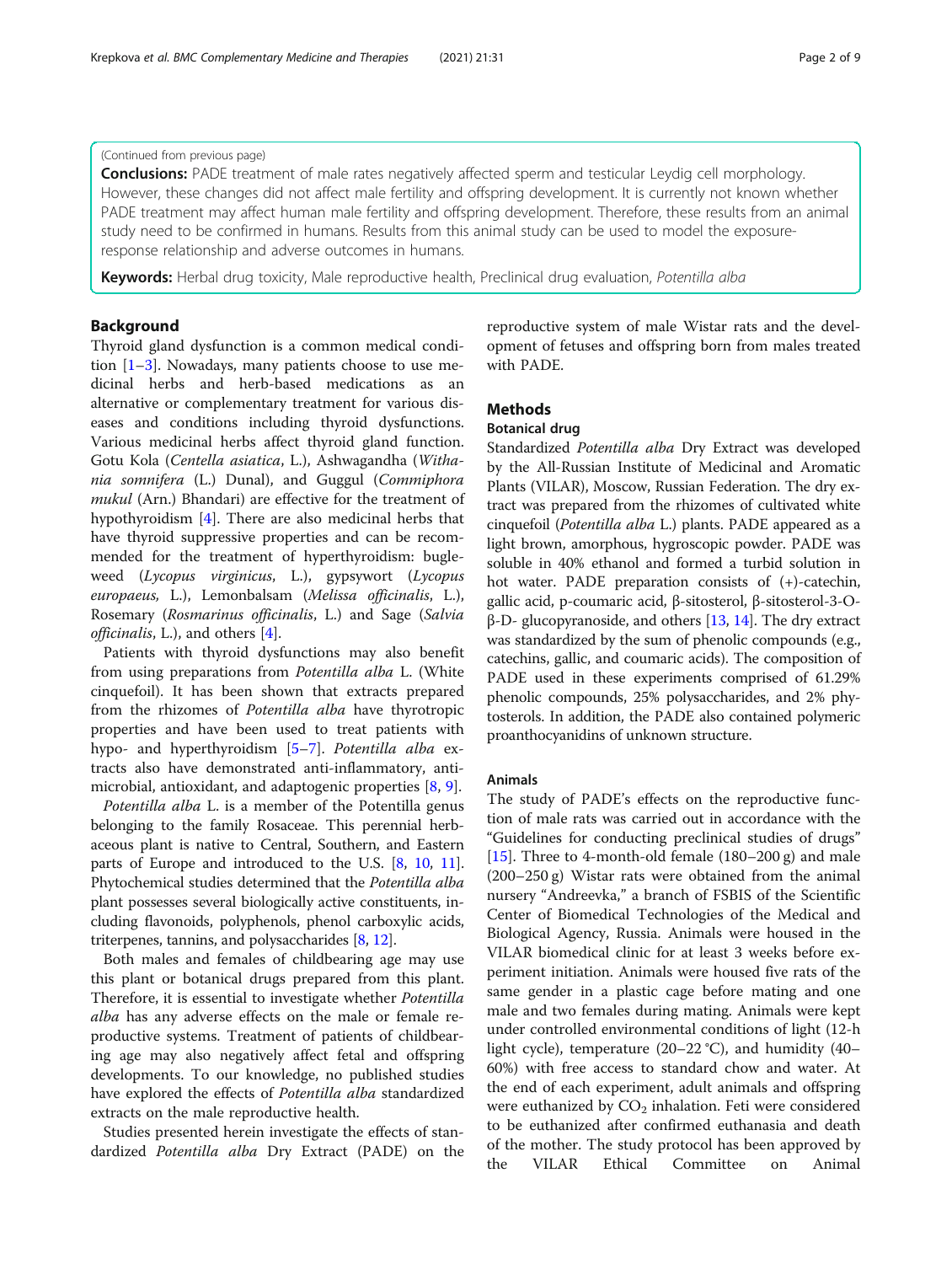Experimentation and carried out per the "European Convention for the Protection of Vertebrate Animals Used for Experimental and other Scientific Purposes (ETS 123). Strasbourg, 1986". The study evaluating effects of PADE on male rat reproductive health were conducted under "Guidelines for conducting preclinical studies of drugs" implemented by the Ministry of Public Health of the Russian Federation [[16](#page-8-0)].

## PADE treatment

Both male and female rats were randomly assigned to either control or experiment groups. Freshly prepared 2.5% aqueous PADE solution was administered every morning to male rats by gavage at doses of 25 mg/kg and 125 mg/kg for 60 consecutive days prior to mating. The low PADE dose represented a dose approximately equal to median effective dose for rats  $(20 \text{ mg/kg}, \text{ED}_{50})$ and 8 times higher than median therapeutic dose recommended for clinical trials (3.1 mg/kg). High dose administered to experimental animals was 40 times higher than therapeutic recommended for clinical trials. The dose of the extract was calculated based on body weight, which was determined when the animal was last weighted. The animals were weighed once a week. Male rats receiving water  $(H_2O)$  were used as controls. Twenty to thirty male rats were used in each group. After completing the treatment, half of PADE-treated and control males were used to determine PADE gonadotoxicity, and the remaining half of PADE-treated and control males were mated with intact females. Two female rats were housed with one male for two estrus cycles. Vaginal smears were evaluated daily for the estrus cycle and the presence of sperm. At the time of insemination, females were separated from males. All experiments described in this study were repeated twice.

#### Investigation of PADE effects on male fertility

The effects of PADE treatment on male fertility were evaluated by measuring fertility and pregnancy indexes. The fertility index was calculated as following the number of pregnant rats divided by the number of fertilized rats and multiplied by 100. The pregnancy index was calculated as a ratio between the number of delivered dams and the number of pregnant dams multiplied by 100.

## Assessment of PADE effects on the male reproductive system

Evaluation of the gonadotoxic effects of PADE was conducted the day after treatment completion. The functional conditions of spermatozoa were evaluated by assessing sperm motility and the percentage of pathologic forms. Sperm was obtained immediately after euthanizing rats by vortexing a longitudinally cut-open

epididymis in 10 ml of 0.9% sodium chloride (NaCl) for 2 min. The sperm suspension was placed into the hemocytometer. Total and motile spermatozoon numbers were counted. A minimum of 200 spermatozoa per animal was counted. Sperm motility was presented as a percentage of motile sperm in a sample.

Additionally, sperm motility time was determined. A drop of sperm suspension was placed onto a slide and kept in a humid chamber at  $\sim$  37 °C. Sperm motility was monitored every 5–7 min until complete cessation of all sperm movement.

To assess the presence of pathologic forms of spermatozoa, a small amount of sperm suspension was placed onto the histological slide, ethanol fixed for 10 min, airdried, stained with Giemsa staining, and reviewed under a microscope (magnification 200-400x). A minimum of five view-fields was counted.

To evaluate the testicular morphology, a 10 mm testicular piece was fixed in 10% neutral formalin, embedded in paraffin, and sectioned. Ten μm sections were stained with hematoxylin and eosin. The index of spermatogenesis was used to evaluate the spermatogenic competence of the testes quantitatively. The number of spermatogenic epithelium layers was counted in 100 convoluted seminiferous tubules. The index of spermatogenesis was calculated as the following:  $IS = (a1<sup>*</sup>n + a1)<sup>*</sup>$  $a2*n + a3*n + a4*n)/100$ , where  $a1*n$  is the number of convoluted seminiferous tubules containing one layer (spermatogonia), a2\*n is the number of convoluted seminiferous tubules containing two layers (spermatogonia and spermatocytes); a3\*n is the number of convoluted seminiferous tubules containing three layers (spermatogonia, spermatocytes, spermatids); and 4a\*n is the number of convoluted seminiferous tubules containing four layers (spermatogonia, spermatocytes, spermatids, spermatozoa).

Morphometric analysis of Leydig cells was performed using images obtained with an Axioskope 2 microscope (Carl Zeiss Microscopy, Germany) equipped with Axio-Cam and digital image processing software AxioVision 4.6. The number and size of the nucleus of the Leydig cells were measured [\[17\]](#page-8-0).

## Investigation of PADE effects on fetal and offspring development

Pregnant rats were divided into two cohorts. Cohort 1 was used to study PADE's impact on fetal growth, and cohort 2 was used to research offspring development. Pregnant rats of cohort 1 (8–11 dams in each group) were sacrificed on day 20 of pregnancy by carbon dioxide asphyxiation. The number of corpora lutea, the status of each implant site (live/dead embryo, early/late resorption), and embryo body weight were determined. Cohort 2 (8–11 dams in each group) was left to deliver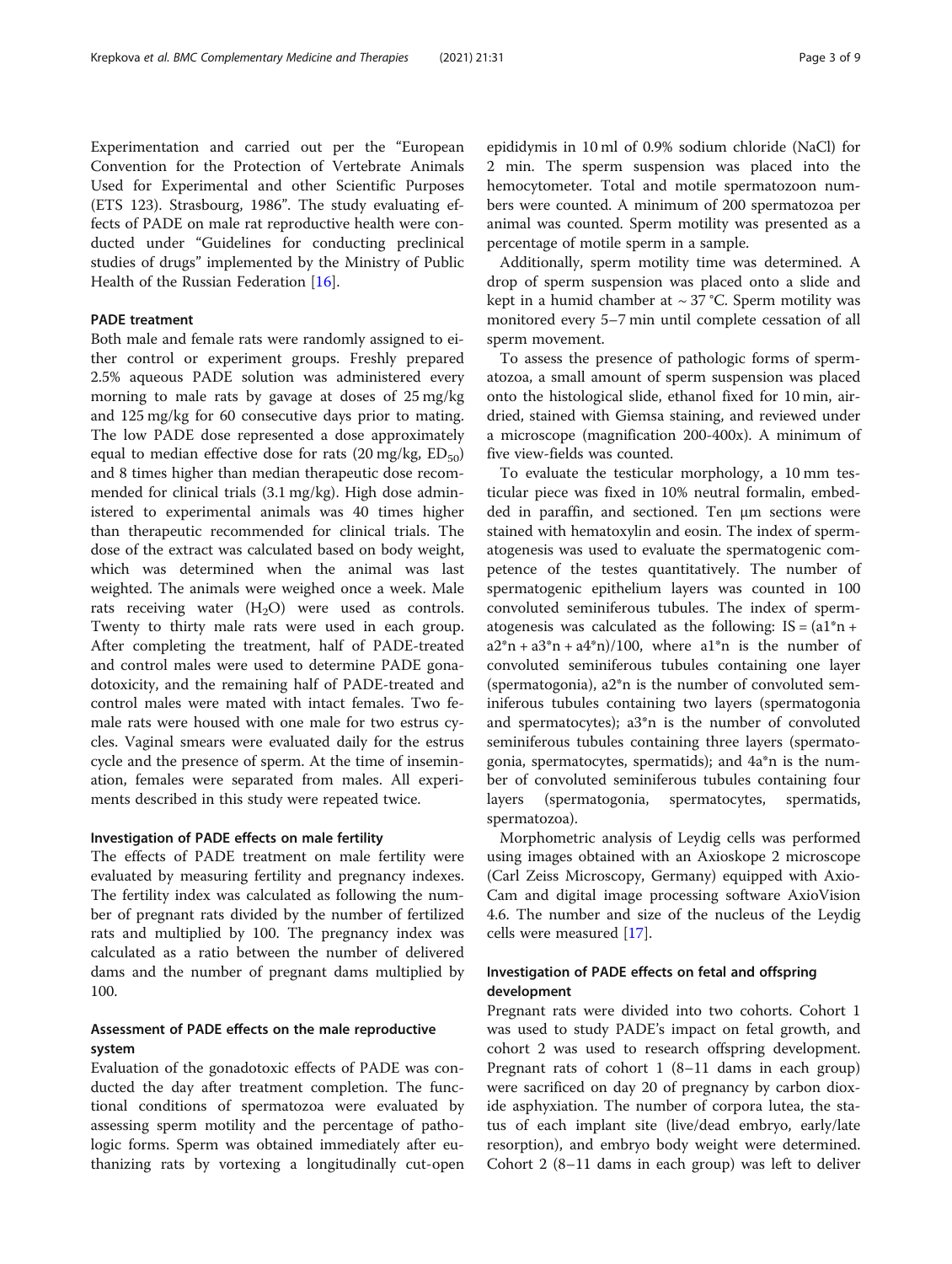their offspring naturally. Weight gain and survival of the born offspring were assessed and recorded on day 21 after birth. The development of motor-sensory reflexes of the progeny (open field test) was evaluated on day 30 after birth. The open field apparatus consisted of an unobstructed field with walls preventing animal escape. The field is marked with black and white squares. The corners of each square had round holes. Each test animal was placed into the field for 3 min. An investigator recorded the number of squares crossed by the rat, how many times animal was rearing, grooming, defecating and head dipping into the holes.

#### Statistical analysis

Data obtained from every experimental or control animal were included in the analysis. Results included male fertility, gonadotoxic effects, pre- and post-implantation death, number of newborns, and offspring postnatal development. Statistical analysis of the results was conducted using Statistica software, version 10 with the "SygmaStat 3.5" package (Systat Software Inc., CA, USA). Numeric data presented in Table [2](#page-4-0) were analyzed using a two-way analysis of variance (ANOVA). For the comparison of experimental groups, a post hoc Dunn's multiple comparisons test was performed.

## Results

#### PADE effects on male fertility

The results presented in Table 1 demonstrate that oral treatment of male rats with 25 or 125 mg/kg (8 times and 40 times  $ED_{50}$ , respectively) for 60 days before mating with intact female rats resulted in an approximately 5% decrease in fertility index. These changes, however, were not statistically significant when compared to the control group receiving  $H_2O$  by the gavage. All fertilized female rats became pregnant.

## Effects of PADE on the male reproductive system

Repeated oral administration of PADE to male rats at a 25 mg/kg dose did not significantly affect the total number of spermatozoa compared to the control group (Table [2](#page-4-0)). Significantly reduced number of motile forms was observed  $(p < 0.05)$  in the PADE treated group. The spermatozoon movement's duration decreased, but these differences were not statistically significant. A higher percent of spermatozoa pathological forms were found in the testis of male rats treated with 25 mg/kg compared with the testis of the control group. These differences were statistically significant ( $p < 0.05$ ). Also, a morphological study of the testis of rats treated with a low dose of PADE revealed a statistically significant decrease in the spermatogenesis index compared to controls (Table [2\)](#page-4-0), indicating a suppression of the spermatogenesis. The testicular weight was not affected by the treatment.

Oral treatment of male rats with PADE at a dose of 125 mg/kg caused pronounced effects on male reproductive organs (Table [2\)](#page-4-0). Relative decreases were observed in the total number of spermatozoa produced, but differences were not statistically significant. The decrease in the number of motile spermatozoa in groups receiving low and high doses of PADE and the spermatozoon movement's duration in the group receiving PADE 125 mg/kg were statistically significant ( $p < 0.05$ , Table [2](#page-4-0)). The number of pathological forms of spermatozoa increased 3.4 times in the treated group ( $p < 0.05$ ). The most pathologic types of spermatozoa had the ends of the sperm tail attached to the heads of the spermatozoa (Fig. [1a](#page-4-0)). Morphologic evaluation of testis from the males treated with PADE 125 mg/kg revealed a statistically significant decrease in the spermatogenesis index.

Figure [1](#page-4-0)b demonstrates the structure of testicular tubules of control male rats at various spermatogenic epithelium cycle stages. Histological evaluation of testes of treated and control rats revealed that Leydig cells in the testes of control rats are lighter in color with a larger, more rounded or oval in shape nuclei containing clumps of euchromatin and heterochromatin evenly distributed in the nucleus (Fig. [1](#page-4-0)c). Figure [1](#page-4-0)d shows the germinal epithelium's disorganization and reduced tubules with mature sperm in male rats treated with 125 mg/kg of PADE for 60 days. Leydig cells had reduced nucleus diameters and increasing the number of pyknotic nuclei (Fig. [1](#page-4-0)e). Morphometric analysis of histologic slides determined that PADE treatment had a pronounced dosedependent effect on Leydig cell nuclei (Table [3](#page-5-0)).

## Effects of male treatment with PADE on fetal development

The effect of PADE treatment of male rats on fetal development was examined on day 20 post-fertilization

Table 1 PADE effect on male fertility of Wistar rats

| <b>Parameters</b>         | Study groups <sup>a</sup> |                |                 |  |
|---------------------------|---------------------------|----------------|-----------------|--|
|                           | Control, H <sub>2</sub> O | PADE, 25 mg/kg | PADE, 125 mg/kg |  |
| No. of mating female rats |                           | 18             | 19              |  |
| Fertility index (%)       | 100                       | 94.4           | 94.7            |  |
| Pregnancy index (%)       | 100                       | 100            | 100             |  |

 $^{\text{a}}$ Male rats were treated with either H<sub>2</sub>O (control) or PADE (25 or 125 mg/kg) for 60 days before mating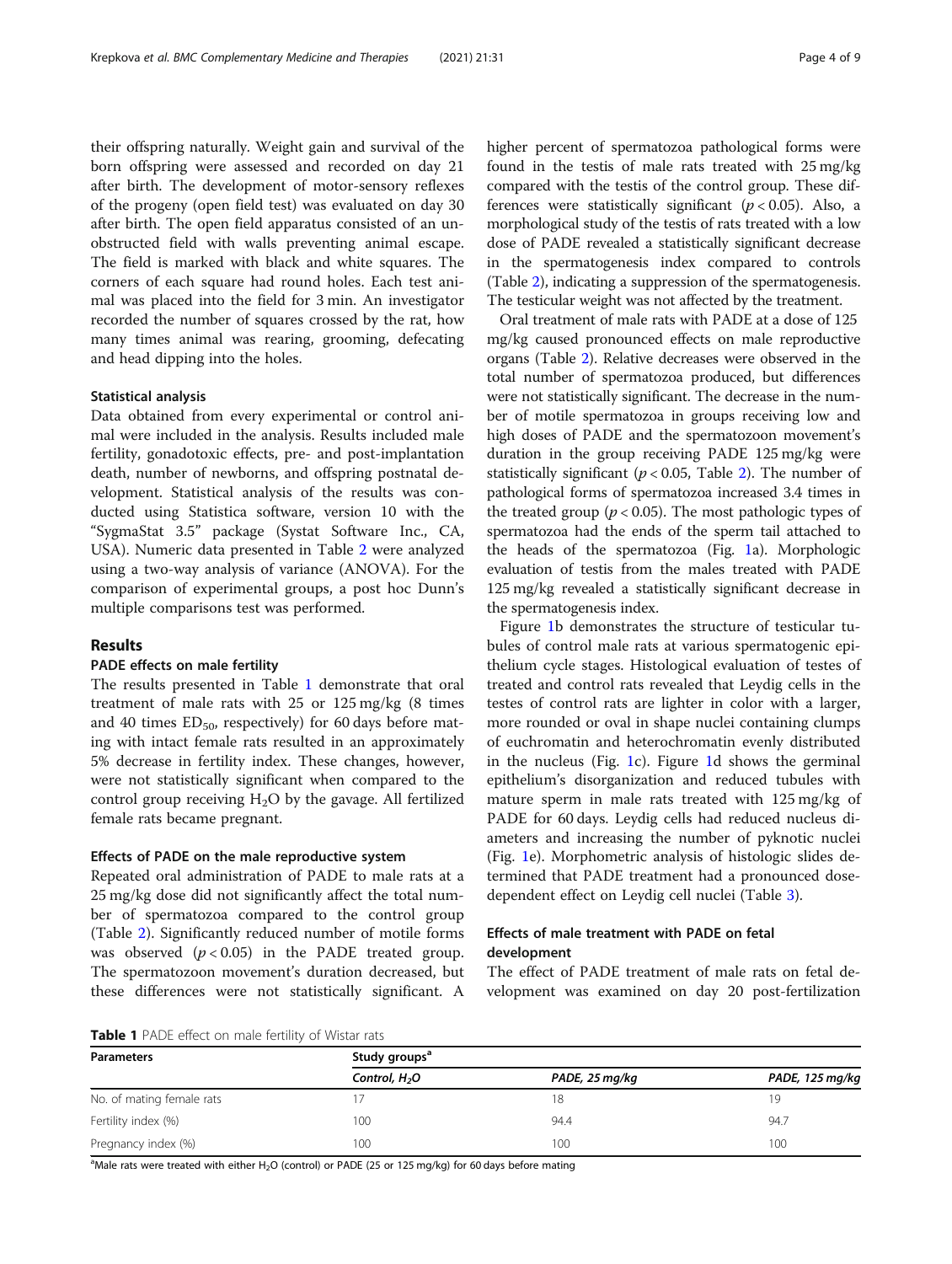| <b>Parameters</b>                                        | Study groups <sup>a</sup> |                        |                      |  |
|----------------------------------------------------------|---------------------------|------------------------|----------------------|--|
|                                                          | Control                   | PADE, 25 mg/kg         | PADE, 125 mg/kg      |  |
| Total number of spermatozoa ( $\times$ 10 <sup>o</sup> ) | $591.1 + 37.2$            | $599.4 + 35.5$         | $481.2 + 54.5$       |  |
| Motile spermatozoa $(x10^6)$                             | $327.8 + 18.6$            | $240.6 + 26.6$ **      | $163.3 + 29.1***$    |  |
| Motile spermatozoa (%)                                   | $56.1 + 2.9$              | $46.3 + 1.7**$         | $32.8 + 3.3**$       |  |
| Duration of spermatozoon movement (min.)                 | $170.0 + 13.5$            | $162.5 + 16.0$         | $98.0 + 11.4**$      |  |
| Pathologic forms of spermatozoa (%)                      | $1.5+0.3$                 | $2.7 + 0.2$ **         | $5.1 + 0.5***$       |  |
| Testicular weight (g)                                    | $3.2 + 0.1$               | $3.3 + 0.1$            | $3.4 + 0.2$          |  |
| Relative testicular weight (%)                           | $0.76 + 0.04$             | $0.82 + 0.02$          | $0.90 + 0.04$        |  |
| Spermatogenesis index, Median (range)                    | 3.36 (3.28,3.42)          | $3.08$ (3.04, 3.11) ** | $3.02$ (3.0,3.05) ** |  |

## <span id="page-4-0"></span>Table 2 PADE gonadotropic effects

<sup>a</sup>Male rats were treated with either H<sub>2</sub>O (control) or PADE (25 or 125 mg/kg) for 60 days before mating;  $**p < 0.05$ 

(Table [4\)](#page-5-0). Five to 8 dams were inspected in each group. Repeated treatment of male rats with low and high doses of PADE did not have a significant impact on fetal development. Control and PADE treated groups had approximately the same numbers of the

implantations and live fetuses per dam. Fetuses had similar weights.

Interestingly, the treatment of male rats with 125 mg/ kg of PADE decreased the number of resorptions per dam and the percent of post-implantation fetal death



spermatogenic epithelium cycle; c Testicular interstitial tissue of control male rats, large light glandular Leydig cells; d Testis of a rat receiving PADE 125 mg/kg for 60 days, tubules at different stages of the spermatogenic epithelium cycle, Disorganization of the germinal epithelium, reduction of tubules with mature sperm; e Interstitial tissue of rats receiving 25 mg/kg PADE for 60 days, small pyknotic Leydig cells. Hematoxylineosin stain. Magnification B and  $D \times 200$  and C and E  $\times$  400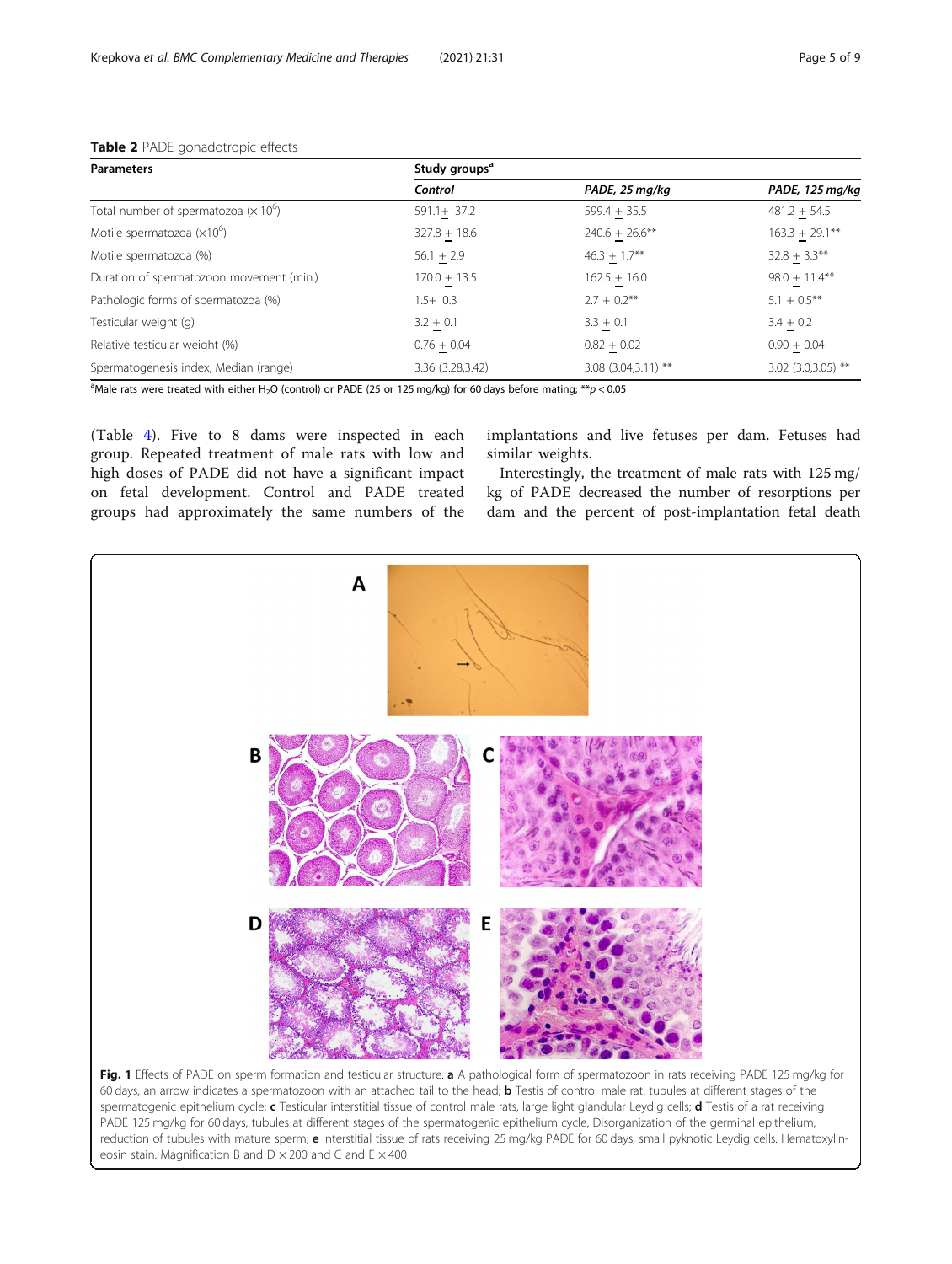| Study Groups <sup>a</sup> | Number of Leydig cell nuclei per section | Median (L 25%; U75%)    |
|---------------------------|------------------------------------------|-------------------------|
| Control $(H2O)$           | 304                                      | 24.22 (20.53, 28.33)    |
| PADE, 25 mg/kg            | 242                                      | 21.18 (17.41, 24.27) ** |
| PADE, 125 mg/kg           | 236                                      | 20.22 (17.41; 23.45) ** |

<span id="page-5-0"></span>Table 3 Morphometric analysis of Leydig cells

<sup>a</sup> Male rats were treated with either H<sub>2</sub>O (control) or PADE (25 or 125 mg/kg) for 60 days before mating; \*\*  $p < 0.05$ 

but increased the percent of pre-implantation death compared to the control group (Table 4). However, the reduction in the number of resorptions and percentages of post-implantation fetal death as well as the increase in pre-implantation death were not statistically significant.

## Effects of male treatment with PADE on offspring development

The effect of PADE on offspring survival and development was examined on day 21 after birth (Table [5\)](#page-6-0). Nine to 12 litters were examined. Matting of intact female rats with males receiving PADE 125 g/kg resulted in increased pups per litter. However, these differences were not statistically significant.

All newborn rats survived to day 21 after birth. The dynamics of the offspring weight changes in the treatment groups were comparable to the changes in pups' weights in the control groups (Fig. [2](#page-6-0)). The control group gained slightly more weight, but differences were not statistically significant.

An open-field test on day 21 after birth evaluated the offspring's motor-sensory reflexes. All pups from the treated groups demonstrated similar behavioral and locomotive reflexes as their counterparts in the control groups (Table [5\)](#page-6-0). There were no statistically significant differences in the number of lines crossed by pups nor in the grooming and head dipping activities between PADE-treated and control groups. However, there was a minor increase in the rearing and defecation activities in the groups of pups born from PADE-treated fathers. Differences were not statistically significant.

## **Discussion**

The popularity of medicinal herbs and their accessibility to the general population makes it entirely possible that men and women of childbearing age will use medicinal herbs or botanical drugs. The evaluation of potential drug effects on these individuals' fertility is an essential part of preclinical studies since this could affect the viability and development of their offspring.

Many medicinal herbs have documented adverse effects on the male reproductive systems of experimental animals. It is known that aqueous or ethanolic extracts from Aegle marmelos L. (Indian bael), Abrus precatorius L. (rosary pea), Mimusops elengi L. (Spanish cherry) exhibit anti-spermatogenic and anti-fertility effects [[18](#page-8-0)– [20\]](#page-8-0). Curcuma longa, L., a well-known and widely used herb, demonstrated anti-fertility effects in experimental animals [\[21](#page-8-0)]. Treatment of albino rats with aqueous rhizome extract of Curcuma longa for 60 consecutive days decreased spermatozoon counts and their motility resulting in reduced fertility [\[21](#page-8-0)]. Treatment of Wistar Albino rats with Carica papaya L. preparation in doses 100, 250, and 500 mg/kg for 52 weeks induced azoospermia [[22\]](#page-8-0). Allium sativum L. extract treatment inhibited the Leydig cell activity [[23](#page-8-0)]. Enicostemma axillare (Lam.) Raynal leaf and Urena lobata L. (Caesarweed) root extracts inhibited spermatogenesis and steroidogenic activity of Leydig cells [[24\]](#page-8-0). It should be noted that in most cases, these changes were reversible after 50–60 days after treatment withdrawal [\[24](#page-8-0)].

| <b>Parameters</b>                                            | Study groups <sup>a</sup> |                |                 |  |
|--------------------------------------------------------------|---------------------------|----------------|-----------------|--|
|                                                              | Control, $H2O$            | PADE, 25 mg/kg | PADE, 125 mg/kg |  |
| Fetal development on day 20 post fertilization (mean $+$ SD) |                           |                |                 |  |
| No. of dams examined                                         |                           | 8              | 8               |  |
| No. corpus luteum/dam                                        | $12.6 + 0.7$              | $11.3 + 0.8$   | $12.3 + 0.6$    |  |
| No. implantations/dam                                        | $11.0 + 0.8$              | $9.9 + 0.6$    | $10.5 + 0.6$    |  |
| No. live fetuses/dam                                         | $10.2 + 0.7$              | $9.0 + 0.3$    | $9.9 + 0.8$     |  |
| No. resorptions/ dam                                         | $0.8 + 0.3$               | $0.9 + 0.5$    | $0.6 + 0.3$     |  |
| Fetal weight, (g)                                            | $2.4 + 0.1$               | $2.3 + 0.1$    | $2.3 + 0.1$     |  |
| Pre-implantation death (%)                                   | 12.7                      | 12.4           | 14.6            |  |
| Post-implantation death (%)                                  | 7.3                       | 9.1            | 5.7             |  |

Table 4 Effects of male treatment with PADE on fetal development

<sup>a</sup>Male rats were treated with either H<sub>2</sub>O (control) or PADE (25 or 125 mg/kg) for 60 days before mating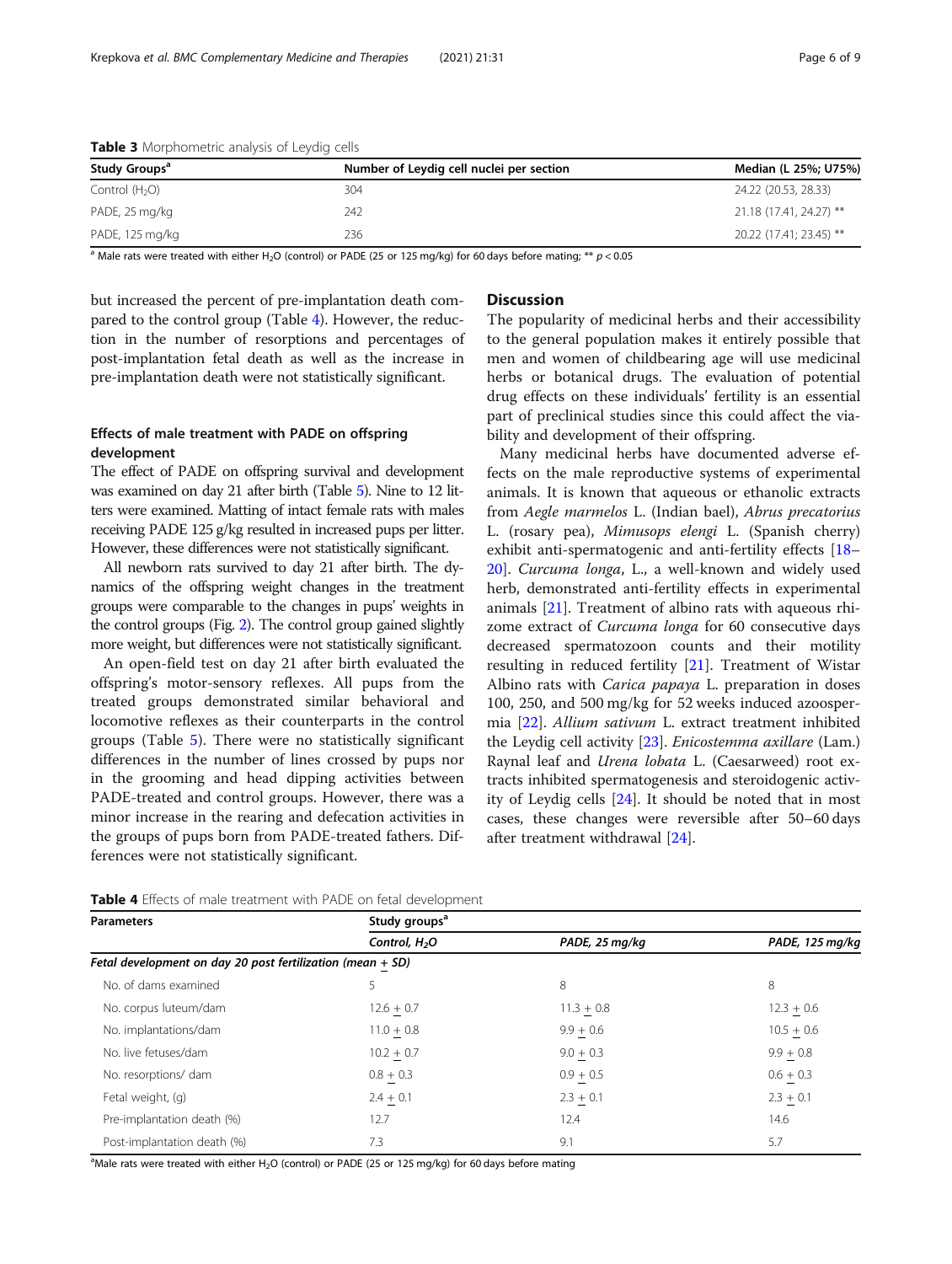| <b>Parameters</b>                                                    | Study groups <sup>a</sup> |                      |                       |  |
|----------------------------------------------------------------------|---------------------------|----------------------|-----------------------|--|
|                                                                      | Control, H <sub>2</sub> O | PADE, 25 mg/kg       | PADE, 125 mg/kg       |  |
| Offspring survival (mean + SD)                                       |                           |                      |                       |  |
| Number of litters examined                                           | 12                        | 9                    | 9                     |  |
| No. offspring/litter at birth                                        | $8.6 + 0.9$               | $9.3 + 0.7$          | $11.3 + 0.6$          |  |
| No. of survived offspring/litter on day 21 after birth, (%)          | $8.6 + 0.9(100\%)$        | $9.3 \pm 0.7$ (100%) | $11.3 \pm 0.6$ (100%) |  |
| Offspring behavioral development on day 21 after birth (mean $+$ SD) |                           |                      |                       |  |
| Number of line crossing                                              | $45.3 + 1.3$              | $43.8 + 3.3$         | $47.9 + 2.5$          |  |
| Head dipping                                                         | $12.1 + 0.7$              | $11.8 + 1.3$         | $12.3 + 0.8$          |  |
| Grooming                                                             | $0.9 + 0.3$               | $0.9 + 0.1$          | $0.8 + 0.2$           |  |
| Defecation                                                           | $1.4 + 0.3$               | $2.5 + 0.5$          | $2.8 + 0.4$           |  |
| Rearing                                                              | 0                         | $0.03 + 0.01$        | $0.02 + 0.01$         |  |

<span id="page-6-0"></span>Table 5 Effects of male treatment with PADE on offspring development

<sup>a</sup> Male rats were treated with either H<sub>2</sub>O (control) or PADE (25 or 125 mg/kg) for 60 days before mating

The study presented herein study demonstrated that oral, 60-day treatment of male rats with supratherapeutic doses of the thyrotropic botanical drug, PADE (8 and 40 times exceeding median therapeutic dose recommended for clinical trials), led to dosedepended alterations in male reproductive functions. PADE treatment decreased the number of motile spermatozoa and the time of their movement. PADE treatment decreased the spermatogenesis index and increased the number of pathologic forms of spermatozoa. This study also demonstrated that PADE treatment of male rats for 60 consecutive days reduced Leydig cell nucleus diameters and an increasing number of pyknotic nuclei in these cells. Studies aimed to determine whether PADE effects on the male reproductive system can be reversed in progress.

PADE is a multi-constituent botanical drug. It comprises of catechins, gallic acid, coumaric acid, polysaccharides, phytosterols, and polymeric proanthocyanidins of unknown structure. It has been reported that treatment of mice with gallic acid prevents DNA fragmentation and testicular tissue atrophy induced by cyclophosphamide administration [\[25](#page-8-0)]. Green tea catechins have a positive effect on sperm viability, morphology, motility, fertility rate, and gamete quality of experimental animals [[26,](#page-8-0) [27](#page-8-0)]. The long-term treatment of male rats with β-sitosterol resulted in decreased testicular weight and sperm concentration [\[28](#page-8-0)]. A more

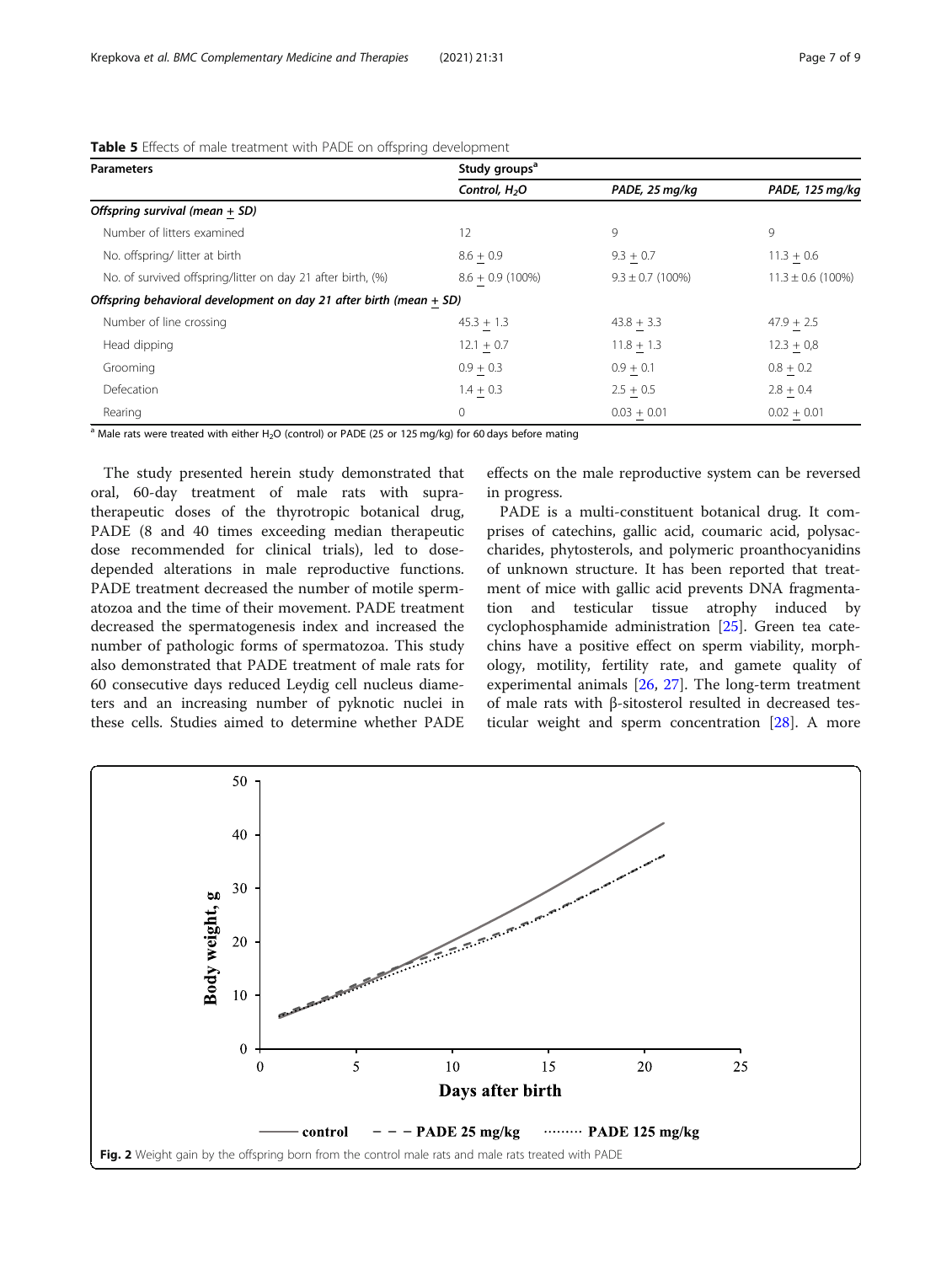recent publication investigated the effects of phytosterols on the adrenal and reproductive functions of Japanese male quails [\[29](#page-8-0)]. Quail chronically fed with phytosterols significantly reduced testicular weight and testosterone levels. Additionally, it has been reported that phytosterols reduce testosterone levels in male rats [[30](#page-8-0)]. Therefore, it is likely that phytosterols present in PADE are partially responsible for the male reproductive system's harmful effects. It is also possible that such components of PADE as gallic acid and catechins ameliorate effects of phytosterols on male reproductive system [[30](#page-8-0)].

Our experiments conducted in rabbits demonstrated that PADE had a selective toxic effect on experimental animals' pituitary glands. This resulted in a decrease in the size of basophilic cells in the adenohypophysis and dose-dependent spermatogenesis inhibition, potentially due to a decreased synthesis and secretion of gonadotropic hormones (unpublished pathohistological data). Based on the data presented above, it can be concluded that it is likely that phytositosterol is responsible for the toxic effects of PADE on the male reproductive system and the observed changes could be in part a result of reduced production of testosterone.

The majority of patients with thyroid dysfunction are female [\[1](#page-8-0), [31\]](#page-8-0). Our comparative work has investigated PADE effects on the female reproductive system and female PADE treatment on offspring development, and the study determined that PADE does not significantly affect the female reproductive system (manuscript in preparation).

Evaluation of how parents' treatment with a candidate drug affects fetal and offspring development is also an essential part of preclinical studies. This study has demonstrated that PADE resulted in suppressed spermatogenesis in male rats. However, the amount of remaining healthy sperm was sufficient for fertilization of a similar number of female rats as in the control group. Offspring born from PADE treated males was healthy.

What are the clinical implications of the adverse effects observed in this study? Specifically, should PADE be prescribed to male patients with thyroid dysfunction? The reliability of studies investigating spermatotoxicity in animals was investigated by Elizabeth Rayburn and colleagues [\[32](#page-8-0)]. They examined 235 FDA-approved small molecule drugs with spermatotoxic effects, and only 49 had documented negative impact on men's reproductive health. Notably, 155 medications were determined to be spermatotoxic in animals but had no human data. Authors concluded that current animal studies assessing drug spermatotoxic effects are not particularly good predictors of the drug effect on men's reproductive health. Currently, we can only speculate whether dose escalation in clinical trials (e.g., median therapeutic dose and dose exceeding therapeutic dose by 5 times) will have similar

effect on men's reproductive system. Potentially, results from this animal study can be used to model the exposure-response relationship and adverse outcomes in humans.

Although many medicinal herbs have transient effects on the male reproductive system, there is a potential risk of impaired spermatogenesis when PADE is used in doses exceeding the recommended therapeutic doses. This study suggests that PADE treatment of reproductive age men should be avoided or recommended with caution. The doses prescribed to these patients should not exceed the therapeutic dose. Treating physicians should consider whether the expected benefits of PADE treatment to the male parent exceed possible risks to male fertility and reproductive health as well as potential effects on fetal and offspring development.

## Conclusions

Oral administration of supratherapeutic PADE to male rats for 60 consecutive days resulted in a decreased number of motile spermatozoa, decreased sperm mobility time, and an increased number of pathological forms of spermatozoa, while did not significantly affect the ability of males to fertilize naïve female rats. PADE administration to male rats did not adversely affect the prenatal development of the offspring born from male rats treated with PADE mated with naïve females. The supratherapeutic treatment of male rats with PADE did not affect offspring survival, weight gain, and motor activity. PADE should be prescribed with caution to men of reproductive age. More studies are needed to determine whether PADE could affect man reproductive functions.

#### Abbreviations

FDA: Food and Drug Administration; PADE: Potentilla alba dry extract; TSH: Thyroid-stimulating hormone; U.S.: United States; VILAR: All-Russian Institute of Medicinal and Aromatic Plants

#### Acknowledgments

None.

#### Authors' contributions

LVK, VVB, ANB, PGM, VAM contributed to the experimental design; LVK, VVB, ANB carried out experiments and collected data; LVK, PGM, VAM, EYE contributed to the data analysis; LVK, EYE, KMJ, CMS contributed to the conception, design, and preparation of the manuscript. EYE, LVK outlined the literature review and interpretation of published data. VVB, ANB, PGM, VAM, EYE, KMJ, LVK, and CMS made substantial contributions to draft the manuscript and revise it critically for valuable intellectual content. All authors have read and approved the final version of the manuscript.

#### Funding

LVK, VVB, ANB, VAM, PGM were supported by the FSBIU VILAR code 0576– 2019-0009. "Conducting preclinical studies of individual fractions, substances, and medicinal products from medicinal plant materials." KMJ, EYE, and CMS revived no source of financial support for this study.

#### Availability of data and materials

All data generated or analyzed during the present study are presented in the results section.